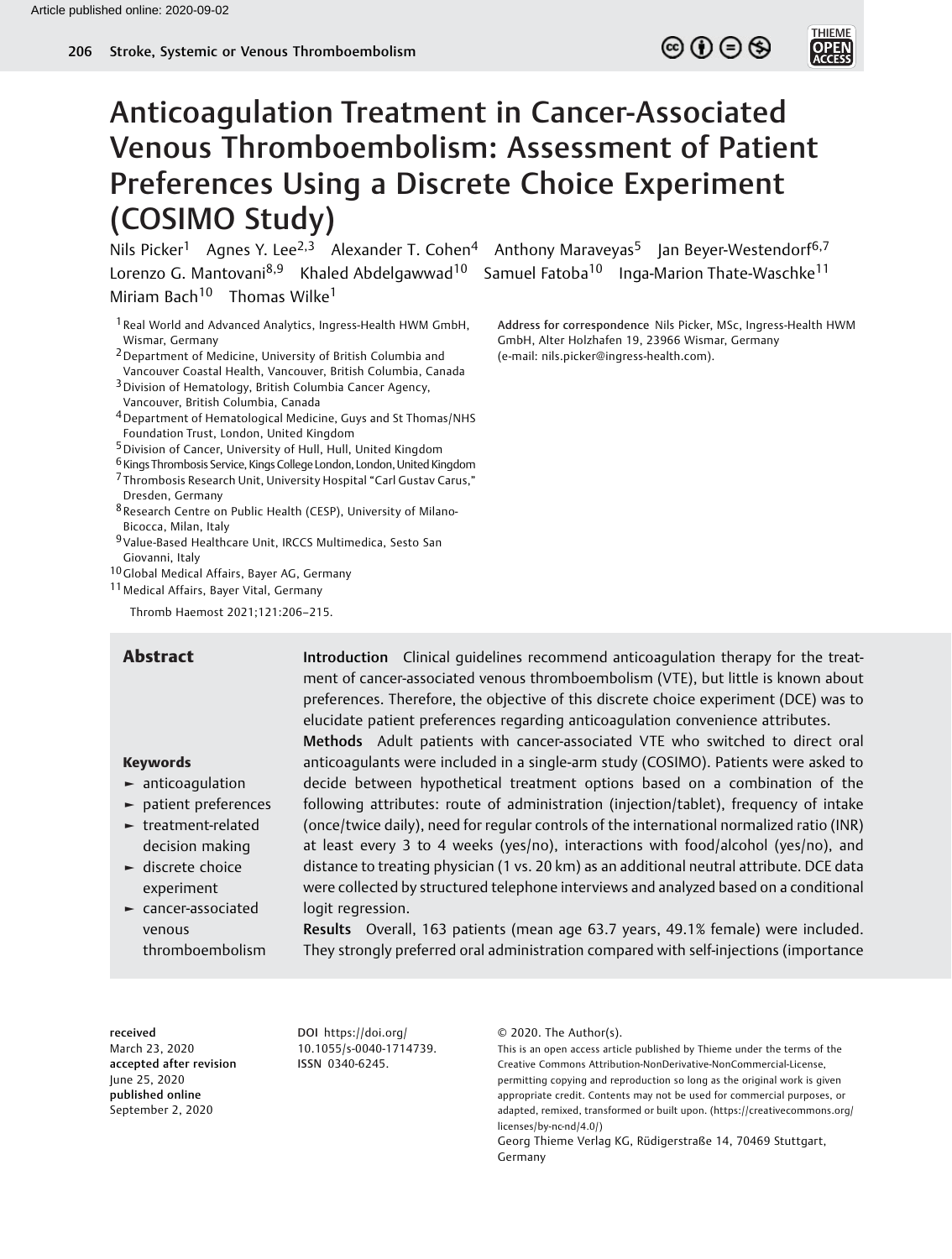of this attribute for overall treatment decisions: 73.8%), and a treatment without dietary restrictions (11.8%). Even if these attributes were less important (7.2% and 6.5%, respectively), patients indicated a preference for a shorter distance to the treating physician and once-daily dosing compared with twice-daily intake. "Need for regular controls of INR at least every 3 to 4 weeks" showed no significant impact on the treatment decision (0.7%).

Conclusion This study showed that treatment-related decision making in cancerassociated VTE, assuming comparable effectiveness and safety of anticoagulant treatments, is predominantly driven by "route of administration," with patients strongly preferring oral administration.

#### Introduction

Venous thromboembolism (VTE, which includes deep vein thrombosis [DVT] and pulmonary embolism [PE]) is a common complication in patients with cancer. Previous guidelines have recommended low-molecular-weight heparin (LMWH) over vitamin K antagonists (VKAs) for the treatment of these patients; the direct oral anticoagulants (DOACs) have only recently been included in these recommendations.<sup>1</sup> LMWH and VKAs have several drawbacks that can increase the burden of disease in patients. DOACs, such as rivaroxaban, can ameliorate some of these burdens and improve health-related quality of life  $(QoL)^{2,3}$ 

Health care providers base treatment decisions mainly on effectiveness and safety. Although anticoagulation therapy has been shown to be reasonably effective and safe in patients with cancer-associated VTE, there is a shortage of information around the anticoagulant preferences of these patients regarding type, pharmacological profile, benefits, and drawbacks. Such preferences could be an important driver of treatment adherence, persistence, and clinical outcomes because patients with cancer-associated VTE often require long-term therapy.<sup>4</sup> Moreover, prescribing treatments that patients prefer may also generally strengthen the relationship between the physician and the patient. Thus, guidelines recommend incorporating patient preferences in the decision-making process.<sup>5</sup>

The primary objective of the COSIMO (Cancer-associated thrOmboSIs—patient-reported outcoMes with rivarOxaban) study was to provide real-world information on treatment satisfaction in patients with active cancer, who switch from traditional anticoagulants (LMWH or VKA) to rivaroxaban for the treatment of VTE. Therefore, information on conveniencerelated patient preferences in anticoagulation treatment was collected as secondary outcome to gain a better understanding of what influences treatment satisfaction.

To the knowledge of the authors, only a few studies have addressed preferences of patients with cancer-associated VTE in terms of anticoagulation treatment and most of these predated DOAC therapy in this setting.<sup>6,7</sup> Thus, more data on anticoagulant preferences of patients with cancer-associated VTE are needed. The aim of our research was to evaluate patient preferences regarding convenience attributes that characterize different anticoagulation options for patients with cancer-associated VTE in multiple countries. Switching in anticoagulation treatment is common in cancer patients to balance their changing needs or stages of disease. This will most likely affect patient's convenience-related preferences. Consequently, this study evaluates only patients switching from conventional anticoagulation to rivaroxaban.

#### Methods

#### Study Design

We conducted a discrete choice experiment (DCE) within the COSIMO study. COSIMO was a multinational, prospective, noninterventional, multicenter, single-arm cohort study in patients with active cancer, who changed from traditional anticoagulants (LMWH, fondaparinux/VKA) to rivaroxaban for the treatment or secondary prevention of cancer-associated VTE.<sup>8</sup> The primary outcome in COSIMO was treatment satisfaction, which was evaluated using the Anti-Clot Treatment Scale (ACTS) based on changes in the subscale for the ACTS Burdens score at week 4 compared with baseline. The DCE was a prespecified analysis within COSIMO to examine how study participants evaluate the characteristic profile of different anticoagulants. Structural telephone interviews between week 4 and week 12 after study enrollment of each patient (start of DOAC therapy) were planned. The cross-sectional DCE survey was conducted in patients recruited from Australia, Belgium, Canada, Denmark, France, Germany, Italy, Netherlands, Spain, and the United Kingdom. A complete list of investigators/study sites contributing to patient inclusion is available as supplementary material (►Supplementary Table S1, available in the online version).

#### Patient Sample

The general study inclusion criteria for the COSIMO study were: age of at least 18 years; active cancer other than fully treated basal-cell or squamous-cell carcinoma of the skin (active cancer defined as the diagnosis or treatment of cancer in the previous 6 months or recurrent or metastatic cancer); previously treated with traditional anticoagulants (LMWH, fondaparinux/VKA) for the treatment of DVT and/or PE (index venous thromboembolic event) for at least 4 weeks; change of anticoagulant to DOAC (rivaroxaban); Eastern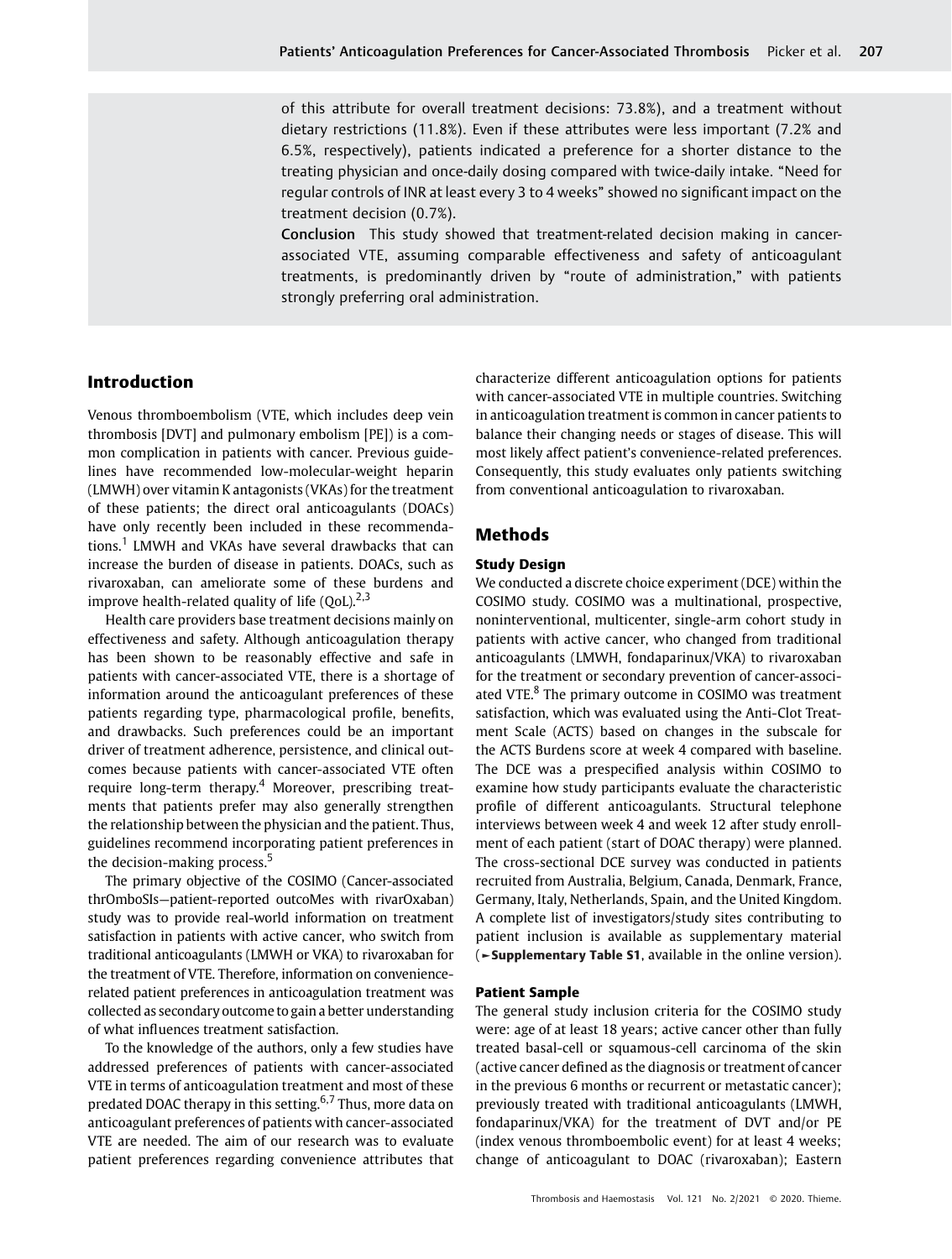Cooperative Oncology Group performance status score of 0, 1, or 2; and available for follow-up with a life expectancy  $>$ 6 months. Patients who developed an index venous thromboembolic event despite anticoagulant therapy or were treated with anticoagulants other than standard of care were excluded. Patients participating in an investigational program with interventions outside of routine clinical practice with the exception of oncology investigational trials were also excluded. In addition, patients participating in the DCE survey had to meet the following criteria: ability to participate in a DCE survey in one of the predefined languages (Danish, Dutch, English, French, German, Italian, or Spanish) and willingness to be interviewed over telephone as confirmed by a separate informed consent.

#### Discrete Choice Experiment Design

The conduct of a DCE is a widely accepted methodologic approach for patient preference elucidation in health care. Choice experiments examine preferences using pairwise comparisons of holistic hypothetical alternatives instead of ranking or assessing single features only.<sup>9,10</sup> Each alternative is described by predefined attributes that vary across the different alternatives. The variation across the alternatives in the choice sets is achieved by assigning different levels to the attributes. The basic assumption of a DCE is that rational individuals will always choose the alternative with the higher level of expected utility. In this way, the degree to which each attribute (treatment characteristic) influences the choice of the patient can be examined.<sup>11,12</sup>

Potential convenience attributes that characterize the known alternatives for anticoagulation treatment of patients with cancer-associated VTE (LMWH, VKA, and DOAC) were developed based on a literature review, expert group discussions, and qualitative interviews with seven patients with cancer-associated VTE, to guide the development of the questionnaire for the quantitative DCE survey. At the time the DCE was designed, results from randomized controlled trials that directly compared the efficacy and safety of LMWH, VKA, and DOAC were not available. Therefore, it was predefined that no attributes describing the different efficacy or safety of these treatments were included in the experiment, and so, an assumption of similar efficacy and safety formed the basis of our DCE, which was then focused on the preference measurement of convenience attributes only.

In the qualitative interviews, patients were invited to openly discuss and rank the different attributes presented in terms of their importance. Furthermore, after each interview, patients were askedwhether there were further relevant and important attributes describing their anticoagulation treatment.

Based on the attribute ratings with the highest importance, the following treatment attributes were selected for the final DCE design ( $\blacktriangleright$ Table 1): route of administration (selfinjection or tablet), frequency of intake (once vs. twice daily), need for regular controls of international normalized ratio (INR) at least every 3 to 4 weeks (yes/no), and interactions with food/alcohol (yes/no). In addition, a comparator attribute defined as the distance to the treating physician was included to express the marginal valuations of the treatment Table 1 Attributes and levels used in the DCE

| Attribute                                                       | Level 1     | Level <sub>2</sub> |
|-----------------------------------------------------------------|-------------|--------------------|
| Route of administration                                         | Oral tablet | Self-injection     |
| Frequency of intake                                             | Once daily  | Twice daily        |
| Need for regular controls<br>of INR at least every<br>3-4 weeks | Yes         | No                 |
| Restrictions regarding eating<br>habits/consumption of alcohol  | Yes         | No                 |
| Distance to treating physician                                  | km          | $20 \mathrm{km}$   |

Abbreviations: DCE, discrete choice experiment; INR, international normalized ratio; VTE, venous thromboembolism.

Note: This table presents the selected treatment convenience attributes and their respective levels, which were derived from expert panel discussions and qualitative in-depth interviews with cancer-associated VTE patients.

attributes in terms of an easily understood unit (distance in kilometer [km]).

A fractional factorial design was generated using IBM SPSS Statistic software (version 20).<sup>13</sup> Based on an orthogonal main-effects design, a set of nine different choice sets, each with two alternative treatment options, was derived. A 10th choice set was integrated to assess consistency of response behavior. This test set duplicated a previous decision situation with interchanged hypothetical treatment options A and B. All choice sets were graphically depicted to facilitate comprehension of the different attributes and their levels (see ►Fig. 1 for an example choice set used in the study).

#### Data Collection

The DCE telephone interviews were conducted by trained interviewers and supported by an electronic interview guide. Interviews took place 4 to 12 weeks after the change from traditional anticoagulants to DOAC (study inclusion date). Several days before an interview started, patients were providedwith choice cards (sent by post), which graphically visualized the treatment choices addressed in this study. The presence of the DCE cards was a prerequisite for all patient interviews.

Treatment-related data as well as demographic and clinical patient characteristics were collected by use of an electronic data capture system from medical records and during visits that took place in routine practice.

#### Statistical Analysis

Baseline patient characteristics were analyzed using descriptive statistics. Categorical data were reported as proportions and continuous data as means with standard deviation (SD). Patients with inconsistent DCE data were excluded from the analyses. Inconsistency was assessed based on responses in a test set displaying an identical choice set with a reversed order of choice alternatives.

The DCE dataset was analyzed using a conditional logit regression model that included all attributes (anticoagulation treatment characteristics) as independent variables. The conditional logit relates to the probability of choice among the alternatives (choice sets) to the characteristics of the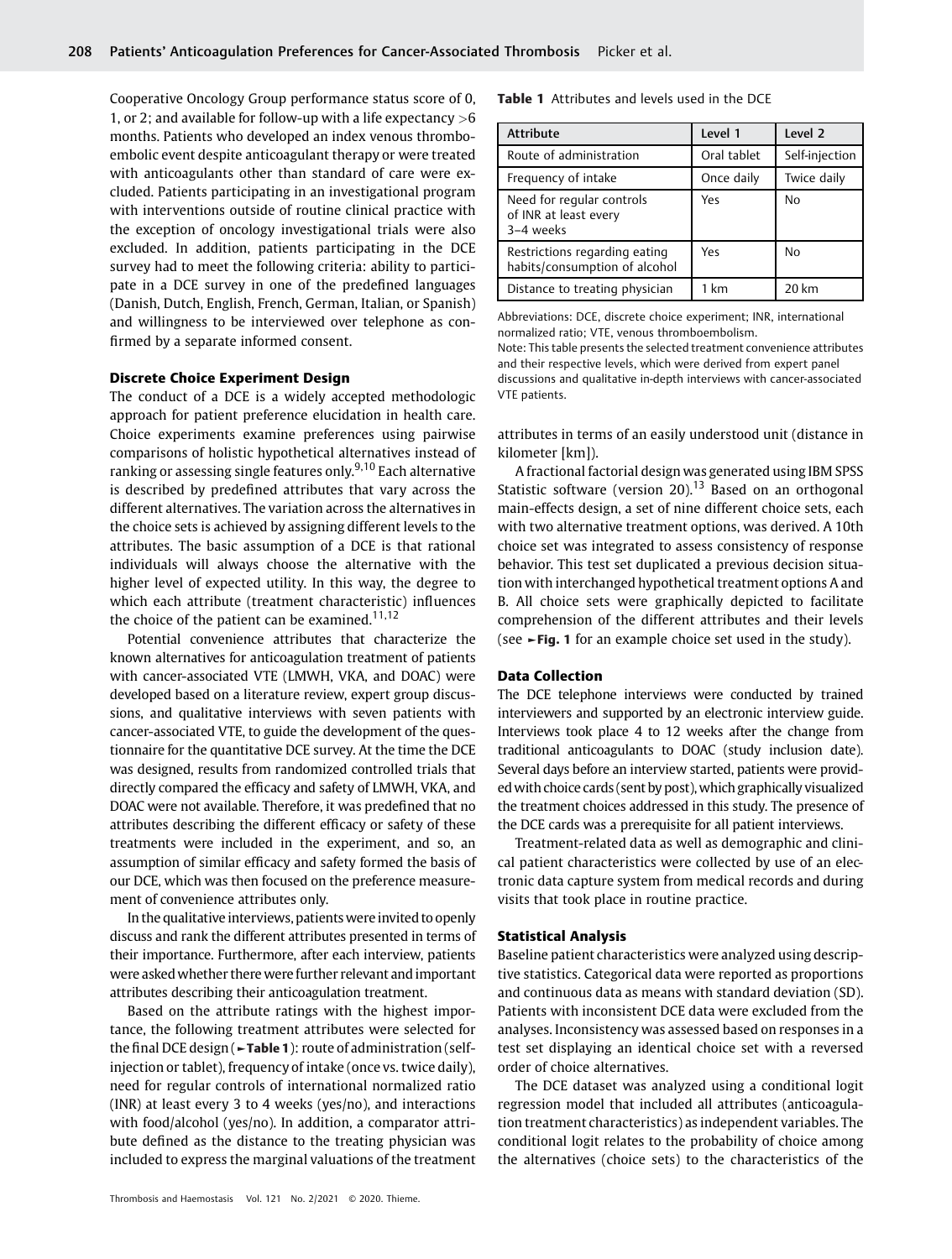

Fig. 1 Example of a visualized DCE set. The DCE card shows two hypothetical DOAC alternatives derived from a combination of the defined attributes and their respective levels. Patients were required to decide between option A or B (no opt-out). DCE, discrete choice experiment; DOAC, direct oral anticoagulant.

attribute levels defining those alternatives.<sup>11</sup> The relative importance of each attribute for the overall decision was calculated based on the absolute distance between the minimum and maximum coefficients of the level of each attribute. The relation of the coefficient distance of each attribute to the sum of the absolute coefficient distances of

all attributes can be interpreted as the relative importance. These were estimated for the overall sample as well as for prespecified subgroups. Subsequently, we calculate the marginal rate of substitutions as the distance a patient is willing to travel as the quotient between the coefficient for each convenience-related attribute ( $β<sub>i</sub>$ ) and the coefficient for the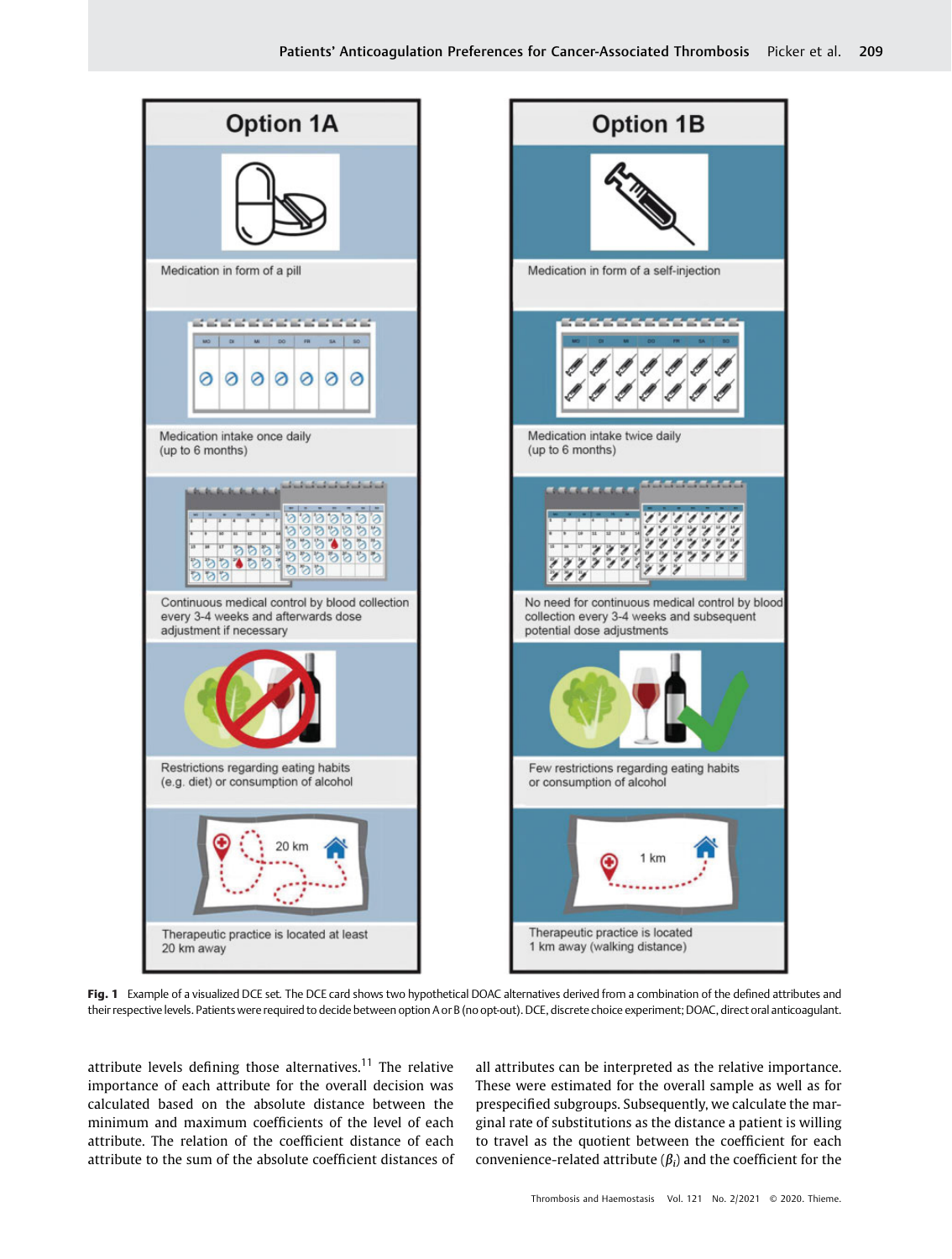neutral comparator "distance to the treating physician"  $(\beta_k)$ by applying the following formula:

 $\frac{\beta_i}{\beta_{\nu}}$ 

To control for preference heterogeneity in the mean, we have interacted the attributes with patients' individual characteristics. We considered the following subgroup covariates for our statistical analyses: age coded  $=$  1 for the oldest 50% of the sample (>64 years old, else zero), gender, burden of treatments (measured by ACTS,  $code = 1$  for ACTS above median [>55]), alcohol use (vs. abstinent patients), and continent of origin (European vs. Non-European). All analyses were done with Stata/MP 14 and Microsoft Excel 2016.

#### Ethical and Regulatory Aspects

All procedures for the survey were conducted in accordance with the legal and ethical guidelines as laid out by the European Medicines Agency, Food and Drug Administration, and applicable local laws and regulations.<sup>14</sup> Before documentation of any data, informed consent was obtained from the patient in writing. This study was an observational study, where rivaroxaban was prescribed in the customary manner in accordance with the terms of the marketing authorization. There was no assignment of a patient to a particular therapeutic strategy. The treatment decision fell within current medical practice and prescription of the medicines was clearly separated from the decision to include the patient in the study. No additional diagnostic or monitoring processes were required for inclusion or during the study.

#### Results

#### Baseline Characteristics

A total of 181 patient interviews were completed within this study. Of these, 13 patients were excluded due to inconsistent responses. Another five patients withdrew their informed consent after interview completion, resulting in a DCE population of 163 patients (Australia: 3 [1.8%], Belgium: 6 [3.7%], Canada: 41 [25.2%], Denmark: 11 [6.8%], France: 12 [7.4%], Germany: 15 [9.2%], Italy: 15 [9.2%], Netherlands: 10 [6.1%], Spain: 15 [9.2%], and the UK: 35 [21.5%]). The mean age was 63.7 (SD: 10.7) years and 80 patients (49.1%) were females (►Table 2). On average, patients had been diagnosed with cancer 22.4months ago (SD: 33.8, n: 143), while the mean time since their first VTE was 6.5 months ago (SD: 5.9;  $n: 159$ ). With respect to status of cancer when changing to DOAC, 18.4% of patients were in remission (complete 10.4%; partial: 8.0%), 29.4% had stable disease, and 17.8% progressed or relapsed from recurrent disease. For the remaining patients, cancer states were unknown or could not be evaluated.

#### Discrete Choice Experiment Results

The expected utility associated with the different attribute levels and the relative importance of each attribute for patients' decision making were described by a conditional logit model (►Fig. 2). Oral administration as a tablet was

| Variable                                                                        | COSIMO<br>safety | DCE<br>participants |  |
|---------------------------------------------------------------------------------|------------------|---------------------|--|
|                                                                                 | analysis set     |                     |  |
| N                                                                               | 505              | 163                 |  |
| Age in years, mean (SD)                                                         | 64.0 (11.7)      | 63.7 (10.7)         |  |
| ACTS burden score at<br>week 4, mean (SD)                                       | 51.8(7.3)        | 52.0 (7.2)          |  |
| Female gender, n (%)                                                            | 280 (55.4)       | 80 (49.1)           |  |
| Married, n (%)                                                                  | 348 (68.9)       | 119 (73.0)          |  |
| BMI, mean (SD)                                                                  |                  |                     |  |
| Male                                                                            | 26.6(4.4)        | 27.6(5.1)           |  |
| Female                                                                          | 27.4(6.3)        | 27.7(7.6)           |  |
| Race, n (%)                                                                     |                  |                     |  |
| Asian                                                                           | 12(2.4)          | 5(3.1)              |  |
| Black                                                                           | 6(1.2)           | 2(1.2)              |  |
| Caucasian                                                                       | 438 (86.7)       | 136 (83.4)          |  |
| Currently drinking alcohol, n (%)                                               |                  |                     |  |
| Yes                                                                             | 242 (47.9)       | 93 (57.1)           |  |
| No                                                                              | 214 (42.4)       | 52 (31.9)           |  |
| Unknown                                                                         | 49 (9.7)         | 18 (11.0)           |  |
| Smoking status, n (%)                                                           |                  |                     |  |
| Current smoker                                                                  | 37(7.3)          | 11(6.8)             |  |
| Former smoker                                                                   | 189 (37.4)       | 64 (39.3)           |  |
| Never smoked                                                                    | 266 (52.7)       | 83 (50.9)           |  |
| ECOG PS, $n$ (%)                                                                |                  |                     |  |
| 0                                                                               | 162 (32.1)       | 54 (33.1)           |  |
| 1                                                                               | 276 (54.7)       | 94 (57.7)           |  |
| $\overline{2}$                                                                  | 63 (12.5)        | 13(8.0)             |  |
| Time since cancer<br>diagnosis to DCE<br>interview date in<br>months, mean (SD) | N/A              | 22.4 (33.8)         |  |
| Less than 3 months<br>before the DCE, n (%)                                     |                  | 5(3.0)              |  |
| More than 3-6 months<br>before the DCE, n (%)                                   |                  | 32 (19.6)           |  |
| More than 6-12 months<br>before the DCE, n (%)                                  |                  | 45 (27.6)           |  |
| More than 1 year before<br>the DCE, $n$ $(\%)$                                  |                  | 81 (49.7)           |  |
| Time since last VTE event<br>in months, mean (SD)                               | N/A              | 6.5(5.9)            |  |
| Status of cancer response at study entry, n (%)                                 |                  |                     |  |
| Complete remission                                                              | 47 (9.3)         | 17(10.4)            |  |
| Partial remission                                                               | 38 (7.5)         | 13(8.0)             |  |
| Stable disease                                                                  | 146 (28.9)       | 48 (29.5)           |  |
| Relapsed/progressive<br>disease                                                 | 89 (17.6)        | 29 (17.8)           |  |
| Unknown/not evaluable                                                           | 185 (36.6)       | 56 (34.4)           |  |
| Type of VTE, n (%)                                                              |                  |                     |  |

Table 2 Patient characteristics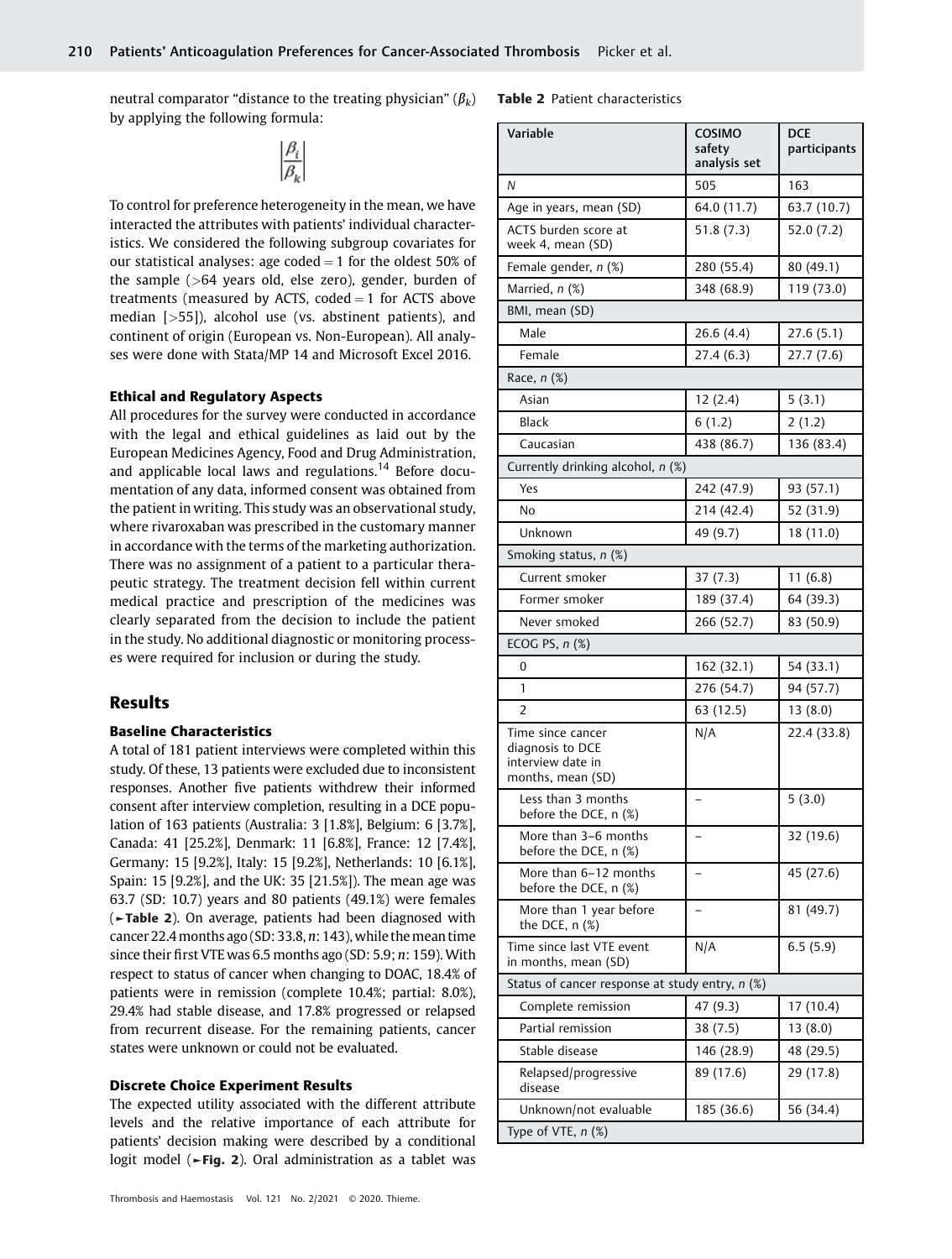Table 2 (Continued)

| Variable                 | COSIMO<br>safety<br>analysis set | <b>DCE</b><br>participants |
|--------------------------|----------------------------------|----------------------------|
| Catheter-associated DVT  | 38 (7.5)                         | 13(8.0)                    |
| DVT only                 | 229 (45.3)                       | 73 (44.8)                  |
| PE only                  | 188 (37.2)                       | 66 (40.5)                  |
| $DVT + PE$ only          | 49 (9.7)                         | 11(6.7)                    |
| Type of cancer, $n$ (%)  |                                  |                            |
| Hematological malignancy | 56 (11.1)                        | 18 (11.0)                  |
| Solid tumor              | 449 (88.9)                       | 145 (89.0)                 |

Abbreviations: ACTS, Anti-Clot Treatment Scale; BMI, body mass index; DCE, discrete choice experiment; DVT, deep vein thrombosis; ECOG PS, Eastern Cooperative Oncology Group performance status; PE, pulmonary embolism; SD, standard deviation; VTE, venous

thromboembolism.

Note: This table presents the baseline characteristics for patients included in the DCE survey.

strongly preferred comparedwith self-injections (utility: 2.39;  $p < 0.001$ ). Patients also expressed a positive preference for independent consumption of food/alcohol with no interaction with medication (utility: 0.38;  $p < 0.001$ ) and a once-daily dosing frequency over a twice-daily frequency (utility: 0.21;  $p < 0.05$ ). Conversely, patients did not put much emphasis on "need for regular controls of INR at least every 3 to 4 weeks," so that no such need was associated with an additional utility. In summary, route of administration was the most important attribute (73.8% impact on the overall decision of patients), followed by restrictions due to interactions with food/alcohol (11.8%), distance to treating physician (7.2%), and dosing frequency (6.5%). The least important attribute was the need for regular controls of INR at least every 3 to 4 weeks (0.6%). In addition, patients expressed a positive utility associated with a shorter distance to the treating physician (1 km) compared with 20 km (utility: 0.24;  $p < 0.001$ ). By using this attribute as a neutral comparator, marginal valuations of the treatment convenience attributes were expressed as the distance a surveyed patient would be willing to travel to receive a positively assessed attribute level compared with a less preferred one ( $\blacktriangleright$ Fig. 3). Based on these data, patients would be willing to travel an additional 242 km to their treating physician to receive an anticoagulant that combines all the preferred characteristics (once-daily dosing, oral intake as a tablet, medication-independent food/alcohol consumption, and no need for regular controls of INR at least every 3–4 weeks), compared with an anticoagulant that combines all the characteristics that were not preferred. For a treatment option that provides at least an oral administration (instead of selfinjected medication), patients were willing to accept a longer distance of 192 km. The equivalent distances for receiving a once-daily regimen and medication with less restrictions regarding food/alcohol consumption were 17 and 31 km, respectively.

#### Subgroup Analyses

Our findings were generally consistent across all subgroups of patients, with oral administration strongly preferred over self-injections. While still ranking oral administration as the most important attribute, elderly patients and women seemed to put higher relative value on having a shorter distance to their treating physician compared with the overall study population (►Fig. 4). Men and younger patients (age below median: 65 years), on the other hand, revealed a



Utilities associated with different attribute levels III Relative importance of the attribute

Fig. 2 Results of the conditional logit model. This figure describes the results of the conditional logit model, showing the expected utility associated with the different attribute levels and the relative importance of each attribute for a patient's decision making. INR, international normalized ratio.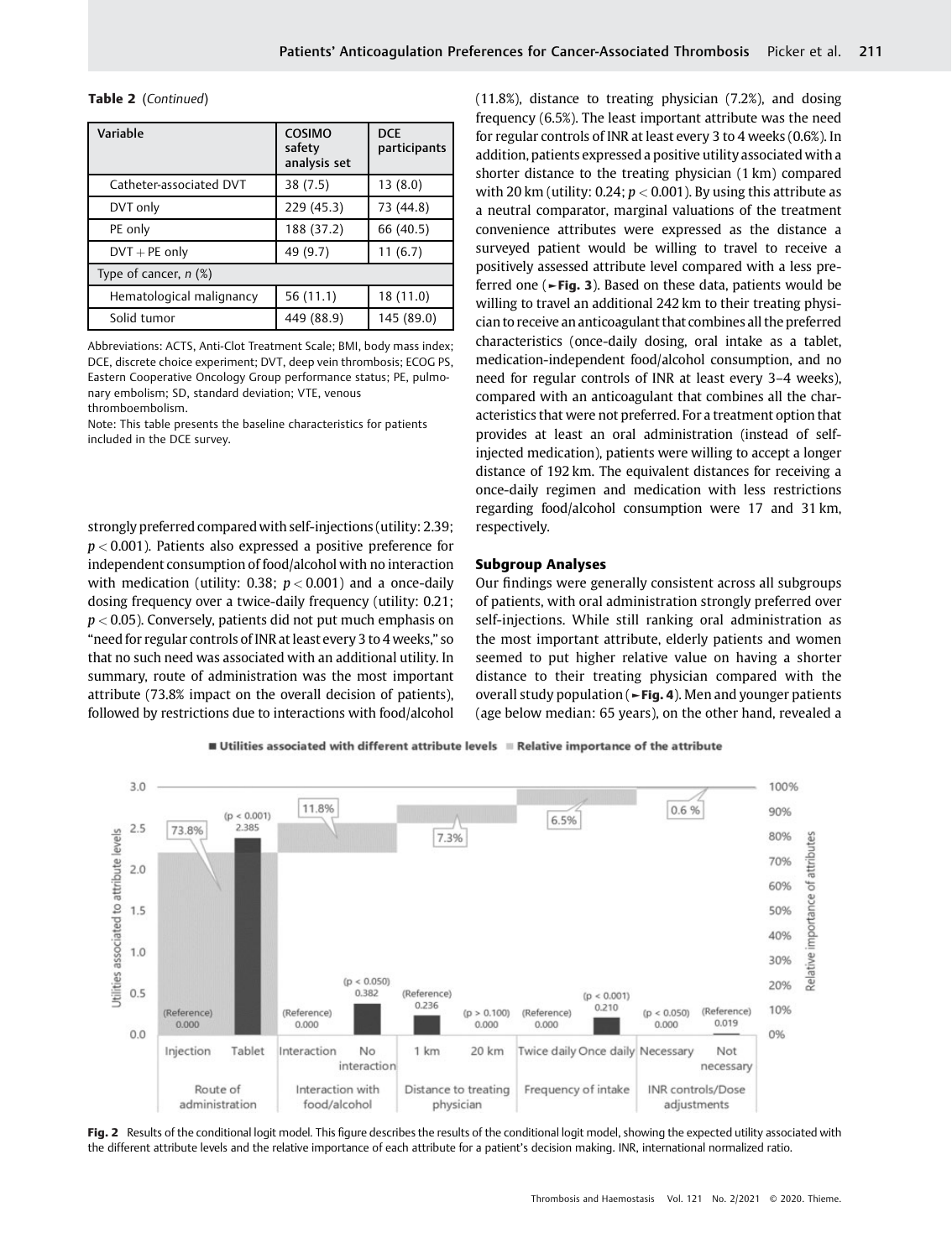

Fig. 3 Utilities for attributes expressed as distance willing to travel to treating physicians. This figure translates the calculated expected utilities associated with different combinations of attribute levels into the distance a patient would be willing to travel to the next treating physician to receive a therapy as characterized. INR, international normalized ratio.



Fig. 4 Relative importance of treatment attributes stratified by different subgroups. This figure describes the relative impact of each of the five attributes stratified by patient characteristics. ACTS, Anti-Clot Treatment Scale; INR, international normalized ratio.

stronger preference for absence of restriction to food/alcohol. This attribute was also ranked higher by patients who reported a lower burden of treatment according to the ACTS (below median: 55 points) at baseline within 4 weeks of changing to DOAC, and by patients currently consuming alcohol. Furthermore, relative to the study population, patients located outside Europe (from Canada or Australia) preferred a treatment that does not require regular blood collection for INR testing, while this attribute was of minimal importance to patients located in the European continent.

#### Discussion

Our study provides new evidence related to the preferences of patients with cancer-associated VTE for anticoagulants. The main strength of this study is its multinational nature and the applied DCE design, which is considered as the gold standard in preference elicitation in health care. Using this approach, we were able to express the preferences of patients with cancer-associated VTE in an easier to understand unit; in the willingness to accept an additional distance to the treating physician.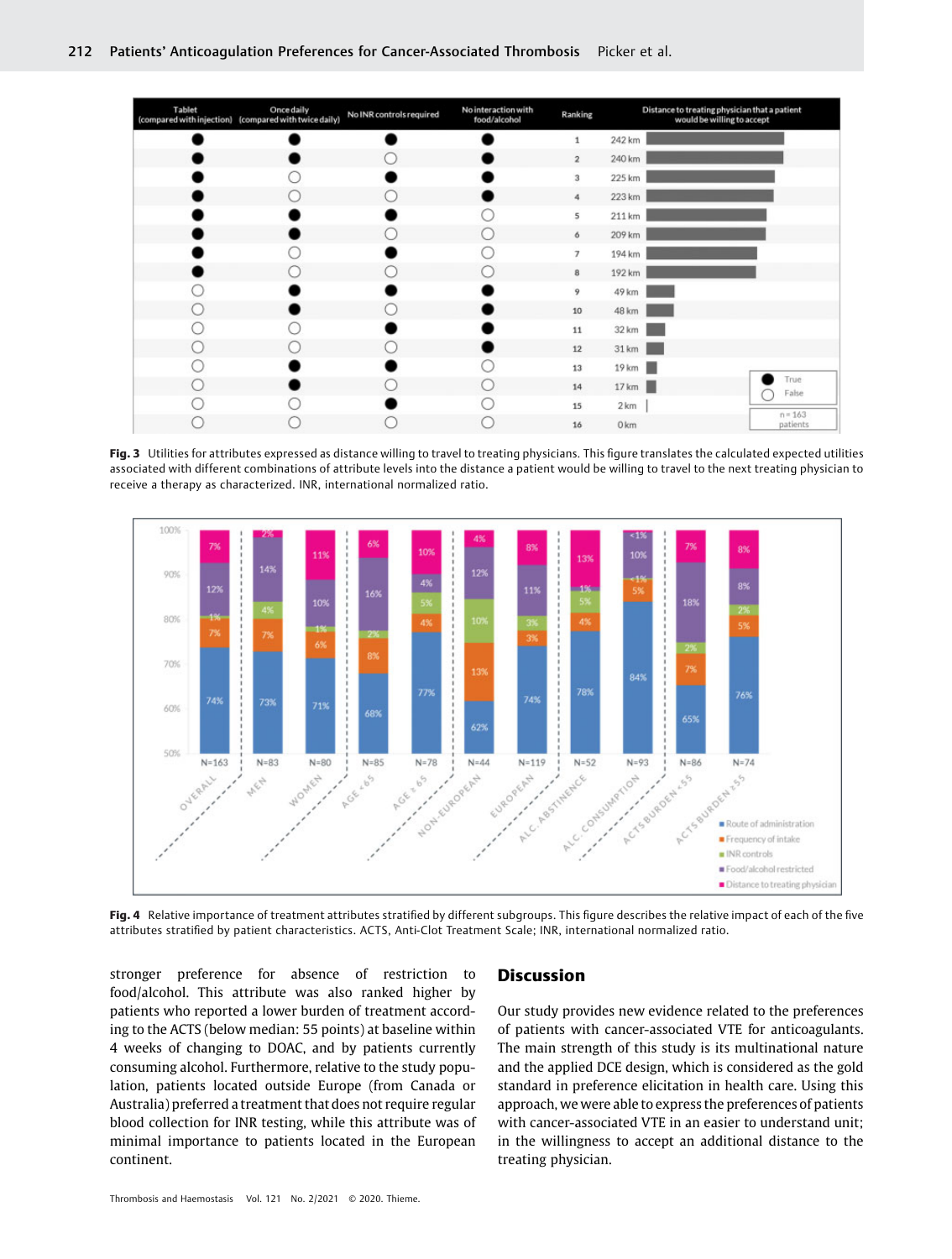The importance of patient preference should not be underestimated and, especially in complex clinical situations such as cancer-associated VTE, the perspective of the cancer patients regarding their treatment is indispensable. In the DCE cohort, the most frequently reported reasons for the change of treatment were physician decision (35.6%), burden of parenteral administration (25.2%), and QoL/ patient decision (36.8%), which are in line with the findings of our DCE analysis, which indicated that the mode of administration was the predominant attribute for treatment-related decision making by patients. Patients placed the highest value on the convenience of an oral route of administration. Furthermore, our study clearly demonstrated that younger patients (below the age of 65 years), as well as patients who reported a lower treatment burden (ACTS score below the median of 55), rated less restrictive anticoagulants with respect to food/alcohol consumption as of higher importance. In addition, regional differences were found for non-European patients with cancer-associated VTE (mostly from Canada) who favored a lower frequency of intake substantially more than patients from Europe. Therefore, based on these results clinicians might take these patient-specific or regionally dependent preferences into consideration, when determining an optimized anticoagulation therapy in clinical practice.

To the knowledge of the authors, only a few studies have analyzed the preferences of patients with cancer-associated VTE using a choice-based methodology. $6$  In one study, which was also based on a DCE methodology, data from 100 patients with cancer-associated VTE treated either in Germany or the United Kingdom were presented. In that study, the mean age of patients (57 years) was significantly younger than that in our COSIMO-DCE cohort. Additionally, the risk of bleeding (major and minor), thrombosis recurrence rate, interference with cancer treatment, frequency of intake, monitoring through blood tests, and route of administration were examined in that study. The results suggested that patients most valued an anticoagulant with minimal interference with their cancer treatment (39%), a low thrombosis recurrence rate (24%), and a low risk of major bleeds (19%), while preference for oral administration over injection had only moderate importance (13%). However, these results are not directly comparable with our findings because of the differences in the DCE design, mainly in terms of selected attributes and included patients. The results from Noble et al (2015) relate to the time period before the widespread use of DOACs and are limited to the views of patients from two countries, emphasizing the need for new patient preference data in a larger and more representative population that take better account of the new therapeutic options. Our study primarily focused on the convenience attributes of the anticoagulation treatment and provides additional insights into the assessment of such treatment properties by patients with cancer-associated VTE, based on a more geographically varied patient population derived from 10 different countries. Although treating physicians in clinical practice are often able to evaluate clinical characteristics of different treatment options, our study presents insight into more unknown elements of a treatment decision, which in itself is important, as patient preferences are associated with treatment adherence/persistence and long-term therapy outcomes.

We acknowledge some limitations of our study. First, selection bias arising from differences in patient characteristics between those willing to participate in the DCE (32%) and those who declined to participate cannot be ruled out. In principal, all observed patients in the COSIMO study  $(n = 505)$  were offered the opportunity to participate in the DCE by the respective study sites. Second, only those patients who changed from traditional anticoagulation with either VKA or LMWH to rivaroxaban were included. Consequently, we cannot make any statement from this study on treatment preferences of patients with cancerassociated VTE who are newly starting anticoagulation treatment or switching to other DOACs. Although generally seen as a class of drugs, DOACs differ in regimen (once vs. twice daily), in the criteria for dose reduction, and in their profile for drug–drug interactions. Therefore, it is unknown if our results are generalizable to other DOACs. Additionally, we are unable to quantify to what extent our observations were impacted by other factors in addition to the use of rivaroxaban. Third, the information presented to patients in the DCE is a simplification of reality and it is most likely that unobserved attributes (for example, drug interference, bleeding risk, or efficacy) influence the decisions of patients. Fourth, a DCE can be perceived in principle as a complex approach for both interviewers and patients, so a lack of understanding of the treatment options might have been an issue in this experiment. However, the interviewers in our study were well trained and supported by a guideline on how to design a hypothetical atmosphere within the experiment. Furthermore, the choice situations were graphically visualized and made available to patients before the interview was conducted. We excluded all patients with inconsistent responses from the final analysis by assuming that inconsistent responses are strongly correlated with a lack of understanding of the treatment choices. Finally, we did not include efficacy and safety attributes of various anticoagulant options. These relative effects could potentially influence patient preference and override any desire for convenience or lessen other burdens. However, efficacy and safety of DOACs for the treatment of cancer-associated VTE have been established in several randomized clinical trials including the Hokusai-VTE-Cancer, SELECT-D, and Caravaggio studies. $15-17$  Our study aimed to specifically examine convenience attributes, and therefore, in the interest of a clear focus on evaluating the convenience attributes of available therapies, our DCE assumes equal efficacy and safety for all anticoagulative therapies.

#### Conclusion

This study demonstrated that patients with cancer-associated VTE who changed from traditional anticoagulants to a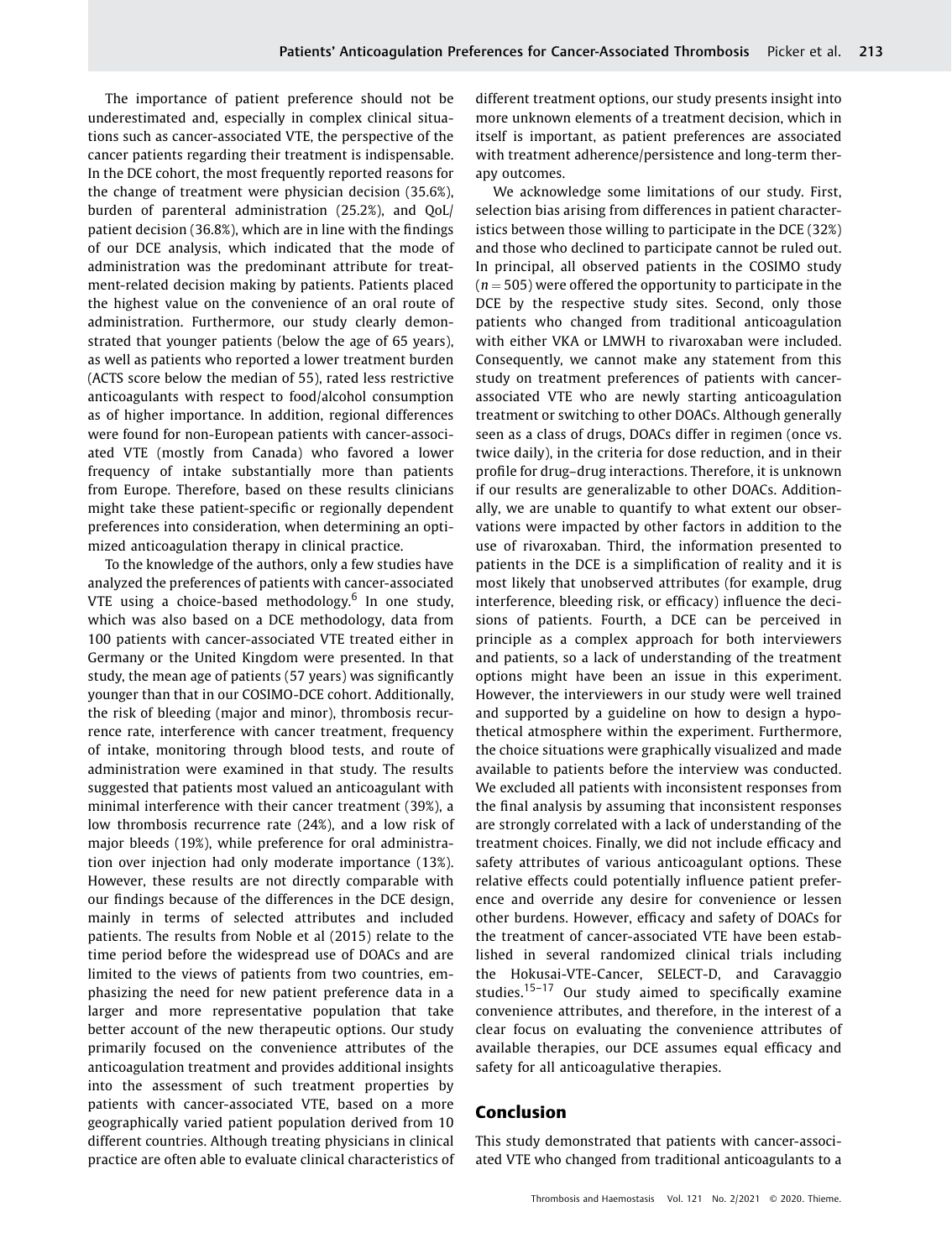DOAC primarily prefer to take an orally administered anticoagulant.

Individual preferences should be considered for the initiation and long-term treatment of patients with cancerassociated VTE as this may result in improved treatment adherence and consequently better effectiveness and safety in routine clinical practice.

### What is known about this topic?

- Previous patient preference studies demonstrated that patients prefer an anticoagulant that does not interfere with their cancer treatment.
- Patients also favor efficacy and safety over convenience of drug administration.

#### What does this paper add?

- Our discrete-choice experiment clarifies patient preferences, especially with regard to different convenience attributes while assuming the same efficacy and safety of anticoagulation therapies.
- Decision making between convenience attributes is mainly determined by the "route of administration," indicating a strong preference for oral intake over selfinjection.
- The analysis presented provides further evidence based on a broad dataset including patients from 10 different nations.

#### Authors' Contributions

The authors are solely responsible for the design and conduct of this study: all study analyses, the drafting and editing of the manuscript, and its final contents. All authors read and approved the final manuscript.

#### Funding

This study was funded by Bayer AG. This work has been supported by the Italian Ministry of Health Ricerca Corrente - IRCCS MultiMedica.

#### Conflict of Interest

N.P. is an employee of Ingress-Health, who conducted the DCE on behalf of Bayer. A.Y.L. reports personal fees from Bayer, LEO Pharma, and Pfizer, and grants from Bristol-Myers Squibb, during the conduct of the study. A.T.C. reports grants and personal fees from Bayer during the conduct of the study; grants and personal fees from Bristol-Myers Squibb, Daiichi Sankyo Europe, and Pfizer, and personal fees from Boehringer Ingelheim, Janssen, Johnson & Johnson, ONO Pharmaceuticals, Portola, Sanofi, and XO1, outside the submitted work. A.M. reports personal fees and nonfinancial support from Bayer, during the conduct of the study; personal fees and nonfinancial support from Bayer; grants from Bristol-Myers Squibb, other from Pfizer, outside the submitted work. J.B.-W. reports grants and personal fees from Bayer, Boehringer Ingelheim, Daiichi Sankyo, Doasense, Portola, and Pfizer, outside the submitted work. L.G.M. reports personal fees from Bayer, during the conduct of the study; grants and personal fees from Boehringer Ingelheim, personal fees from Pfizer, grants from Daiichi Sankyo, outside the submitted work. K.A., S.F., M.B., and I.-M.T.-W. are employees of Bayer AG. T.W. has received honoraria from several pharmaceutical/consultancy companies (Novo Nordisk, AbbVie, Merck, GSK, BMS, LEO Pharma, AstraZeneca, Bayer, BI, and Pharmerit).

#### Acknowledgment

We thank all patients who participated in the COSIMO study. We thank Yoriko De Sanctis for overall statistical input in the COSIMO study.

#### References

- 1 Kearon C, Akl EA, Ornelas J, et al. Antithrombotic therapy for VTE disease: CHEST Guideline and Expert Panel Report. Chest 2016; 149(02):315–352
- 2 Prins MH, Bamber L, Cano SJ, et al. Patient-reported treatment satisfaction with oral rivaroxaban versus standard therapy in the treatment of pulmonary embolism; results from the EINSTEIN PE trial. Thromb Res 2015;135(02):281–288
- 3 Böttger B, Thate-Waschke I-M, Bauersachs R, Kohlmann T, Wilke T. Preferences for anticoagulation therapy in atrial fibrillation: the patients' view. J Thromb Thrombolysis 2015;40(04):406–415
- 4 Streiff MB, Bockenstedt PL, Cataland SR, et al; National comprehensive cancer network. Venous thromboembolic disease. J Natl Compr Canc Netw 2013;11(11):1402–1429
- 5 Dt. Gesellschaft für Angiologie Gesellschaft für Gefäßmedizin. Diagnostik und Therapie der Venenthrombose und der Lungenembolie: AWMF Leitlinie 2015. Available at: [https://www.](https://www.awmf.org/uploads/tx_szleitlinien/065-002l_S2k_VTE_2016-01.pdf) [awmf.org/uploads/tx\\_szleitlinien/065-002l\\_S2k\\_VTE\\_2016-01.](https://www.awmf.org/uploads/tx_szleitlinien/065-002l_S2k_VTE_2016-01.pdf) [pdf.](https://www.awmf.org/uploads/tx_szleitlinien/065-002l_S2k_VTE_2016-01.pdf) Accessed July 9, 2020
- 6 Noble S, Matzdorff A, Maraveyas A, Holm MV, Pisa G. Assessing patients' anticoagulation preferences for the treatment of cancerassociated thrombosis using conjoint methodology. Haematologica 2015;100(11):1486–1492
- 7 Hutchinson A, Rees S, Young A, Maraveyas A, Date K, Johnson MJ. Oral anticoagulation is preferable to injected, but only if it is safe and effective: an interview study of patient and carer experience of oral and injected anticoagulant therapy for cancer-associated thrombosis in the select-d trial. Palliat Med 2019;33(05):510–517
- 8 Cohen AT, Maraveyas A, Beyer-Westendorf J, Lee AYY, Mantovani LG, Bach M; COSIMO Investigators. COSIMO - patients with active cancer changing to rivaroxaban for the treatment and prevention of recurrent venous thromboembolism: a non-interventional study. Thromb J 2018;16:21
- 9 Clark MD, Determann D, Petrou S, Moro D, de Bekker-Grob EW. Discrete choice experiments in health economics: a review of the literature. Pharmacoeconomics 2014;32(09):883–902
- 10 de Bekker-Grob EW, Donkers B, Jonker MF, Stolk EA. Sample size requirements for discrete-choice experiments in healthcare: a practical guide. Patient 2015;8(05):373–384
- 11 Hauber AB, González JM, Groothuis-Oudshoorn CGM, et al. Statistical methods for the analysis of discrete choice experiments: a report of the ISPOR Conjoint Analysis Good Research Practices Task Force. Value Health 2016;19(04):300–315
- 12 Louviere JJ, Flynn TN, Carson RT. Discrete choice experiments are not conjoint analysis. J Choice Model 2010;3:57–72